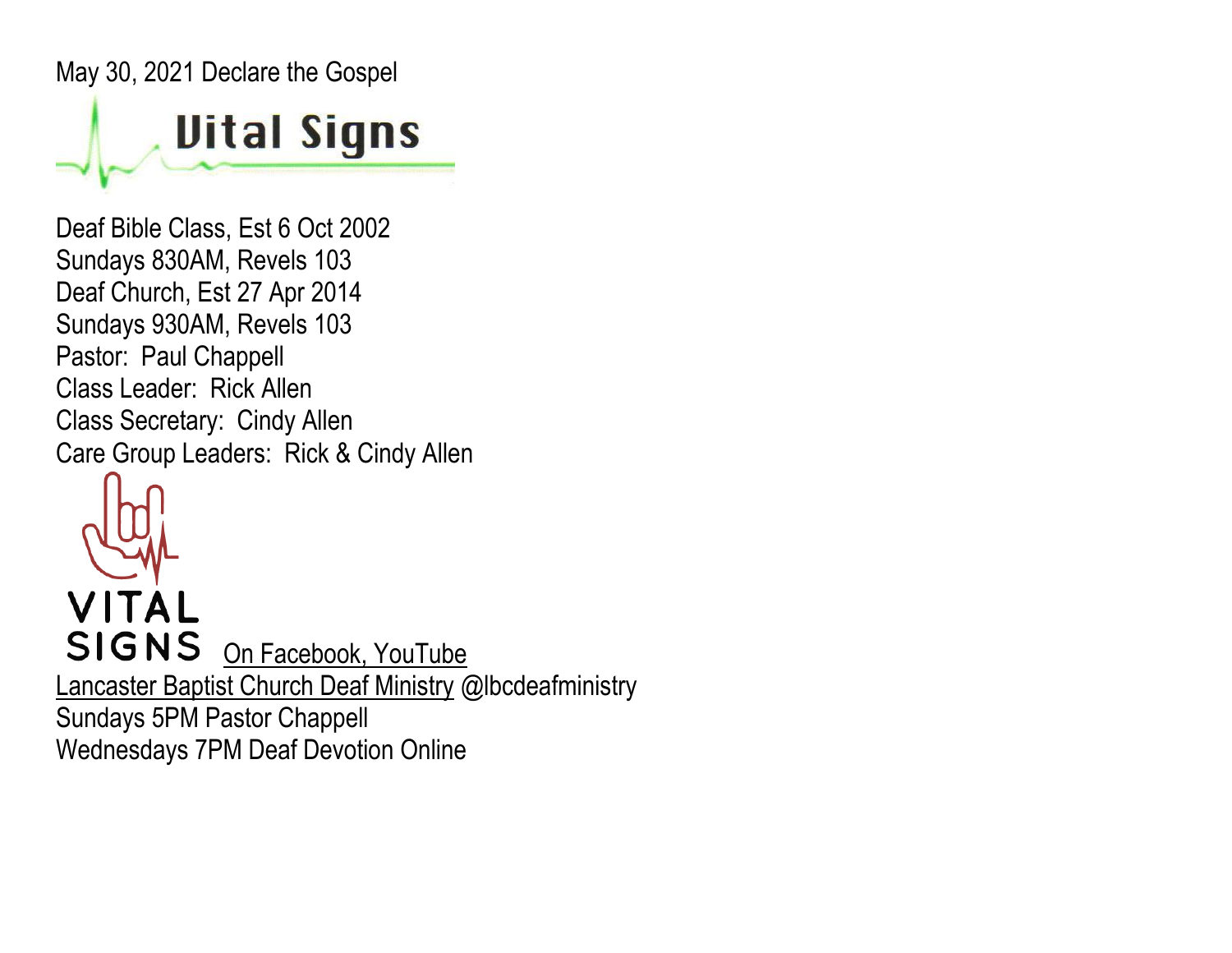Vitals Signs Deaf Class 5.30.21 830am

JOY= Jesus, Others, You

Romans 12:15 Rejoice with them that do rejoice, and weep with them that weep.

1. Our life is for others.

Rejoice with them that do rejoice, and weep with them that weep.

We should share others' joy/weeping.

2. Our life requires the grace of God.

Rejoice with them that do rejoice, and weep with them that weep.

We need God's help (grace) to do this.

3. Our military members and families weep often.

It's not just Memorial Day; they weep for their families often.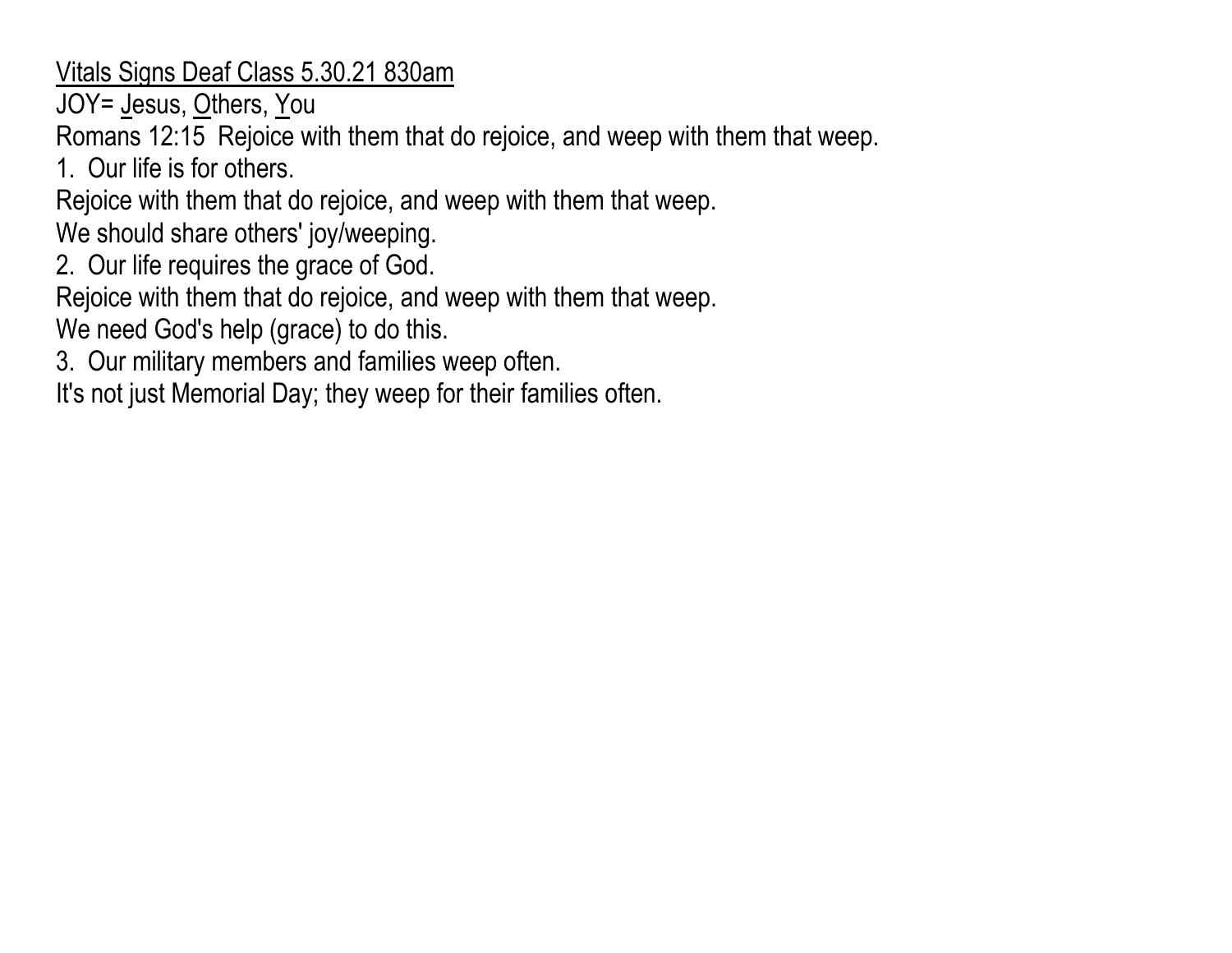Lancaster Baptist Deaf Church 5.30.21 930am

The Tribulation (Matthew 24)

Matthew 24:8 All these are the beginning of sorrows.

21For then shall be great tribulation, such as was not since the beginning of the world to this time, no, nor ever shall be.

1. The Tribulation has many names.

Beginning of sorrows

- 2. The Tribulation (7 years) has 2 parts.
- 3. The Tribulation will be awful.
- 4. The Tribulation shows God's Mercy.

God wants all to be saved to escape this Tribulation.

Be saved to escape this Tribulation.

Help others be saved from this Tribulation.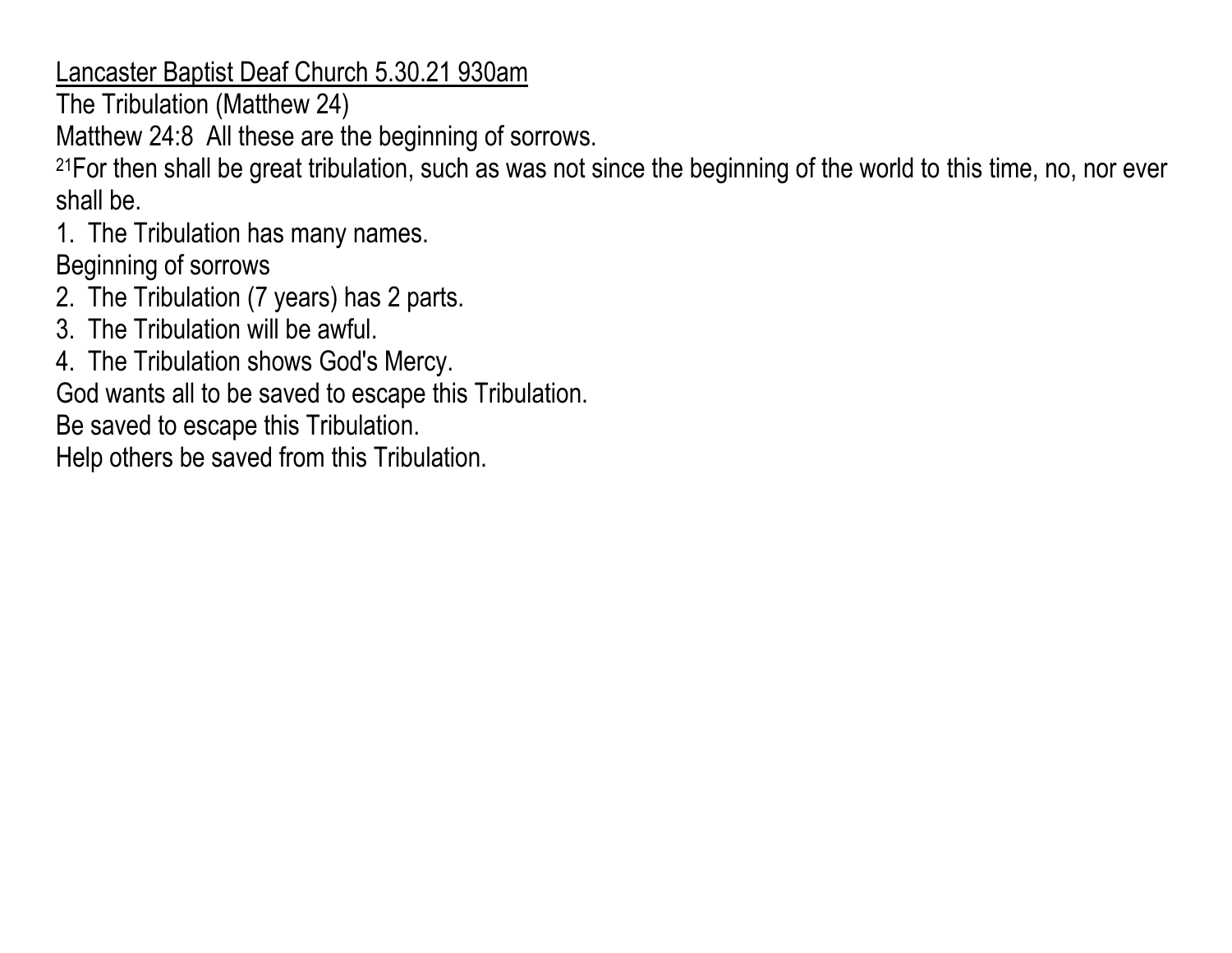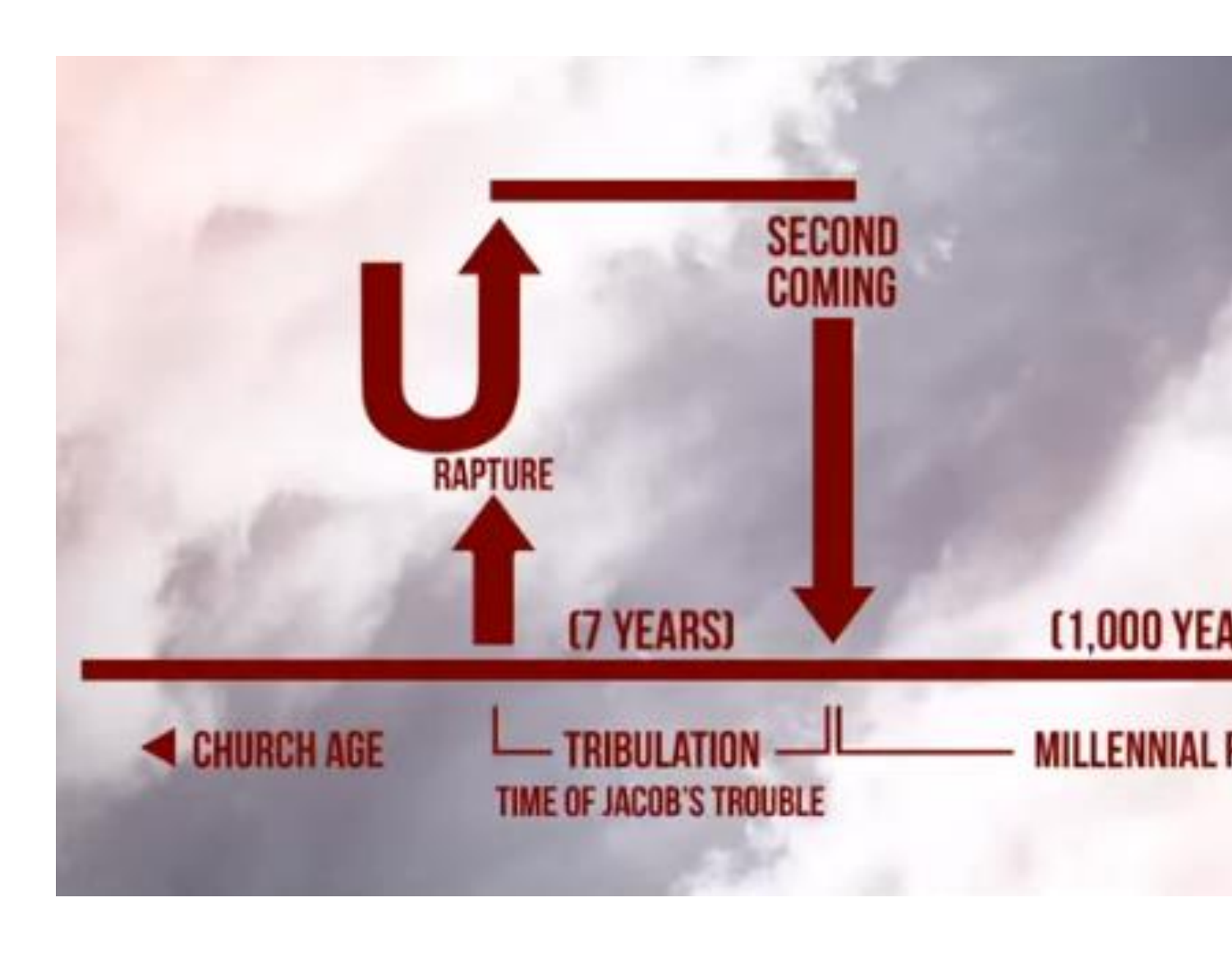